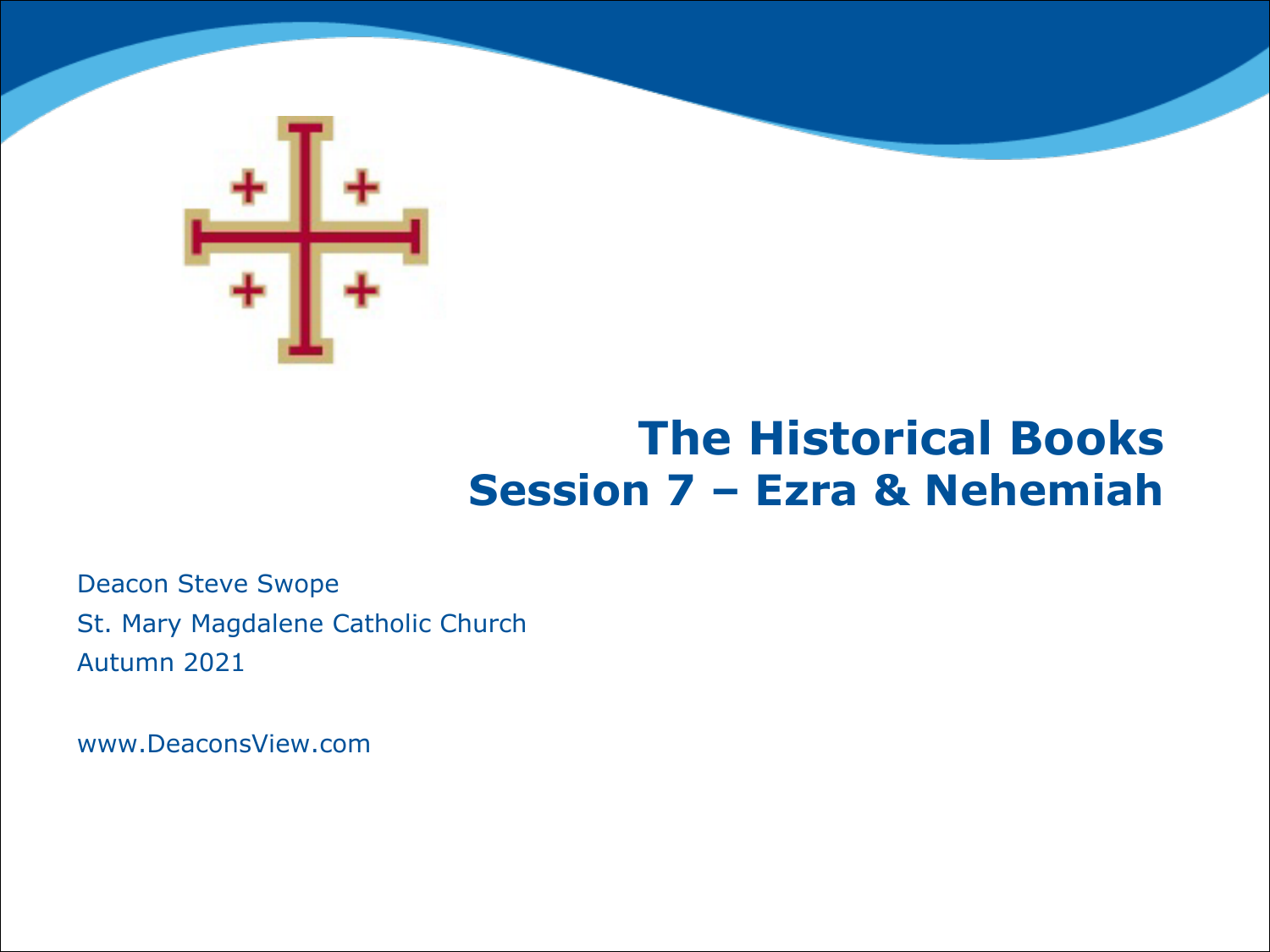## So What do you Think?

#### § Read the Books of Ezra and Nehemiah

- Ezra begins with the royal proclamation to rebuild the temple. What to you think this meant to King Cyrus of Persia and to the people of Israel?
- When the foundation of the temple is constructed, the elders who saw the first temple wept, why?
- What argument do opponents raise to stop the building program (Ezra 4)
- What does Darius I do and why? (Ezra 6)
- What does Ezra ask God for? (Ezra 9:5-15)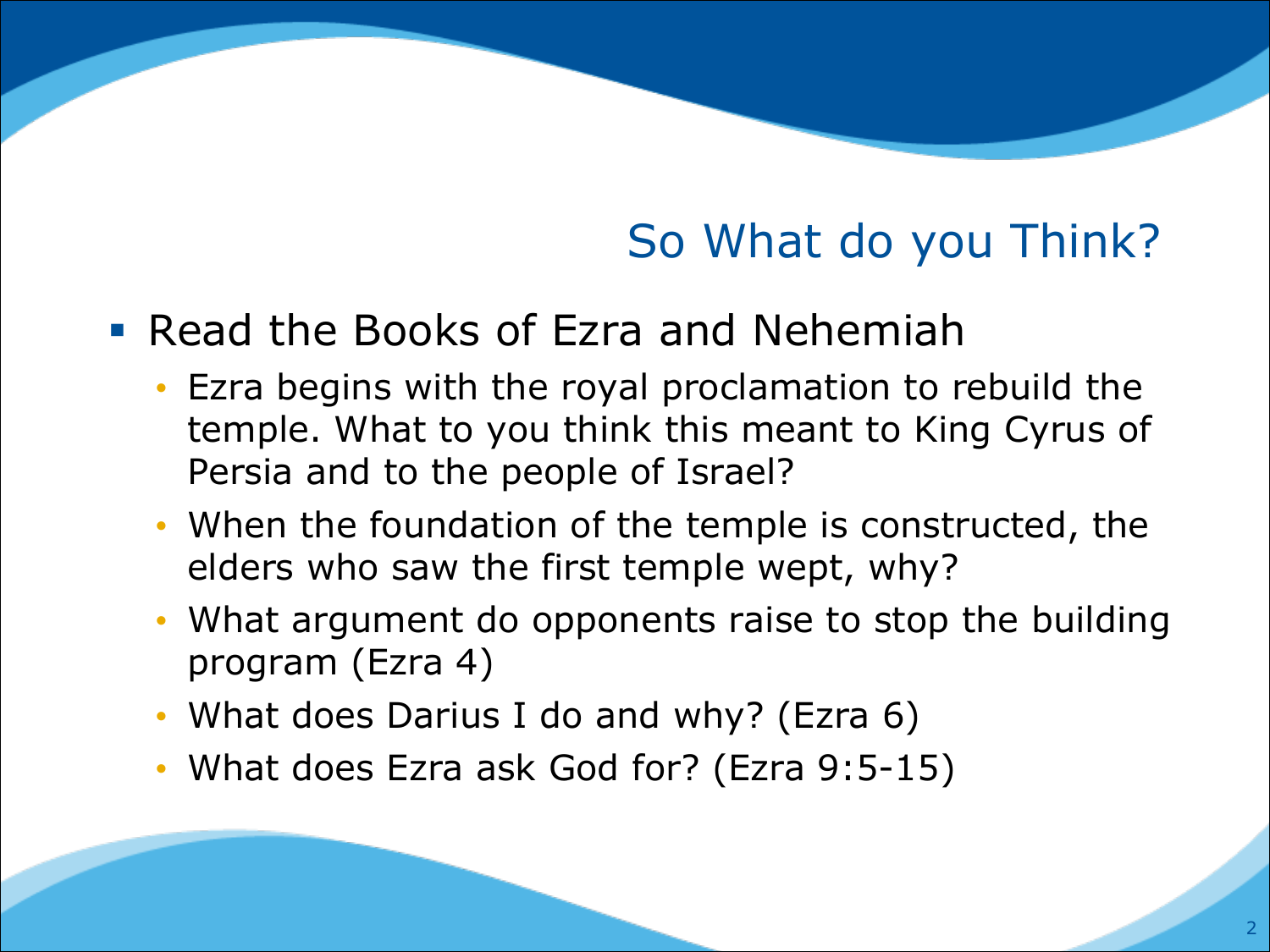## So What do you Think?

- Read the Books of Ezra and Nehemiah
	- How much stronger are the walls of Jerusalem versus those in the time of David? (Nehemiah 1-7)
	- What themes of Nehemiah 8:2-10 make it a companion for Jesus' visit to Nazareth in Luke 4:14-21
	- What does Ezra ask God in Nehemiah 9:6-37?
	- Is there more to be done at the end of Nehemiah or has it all been finished?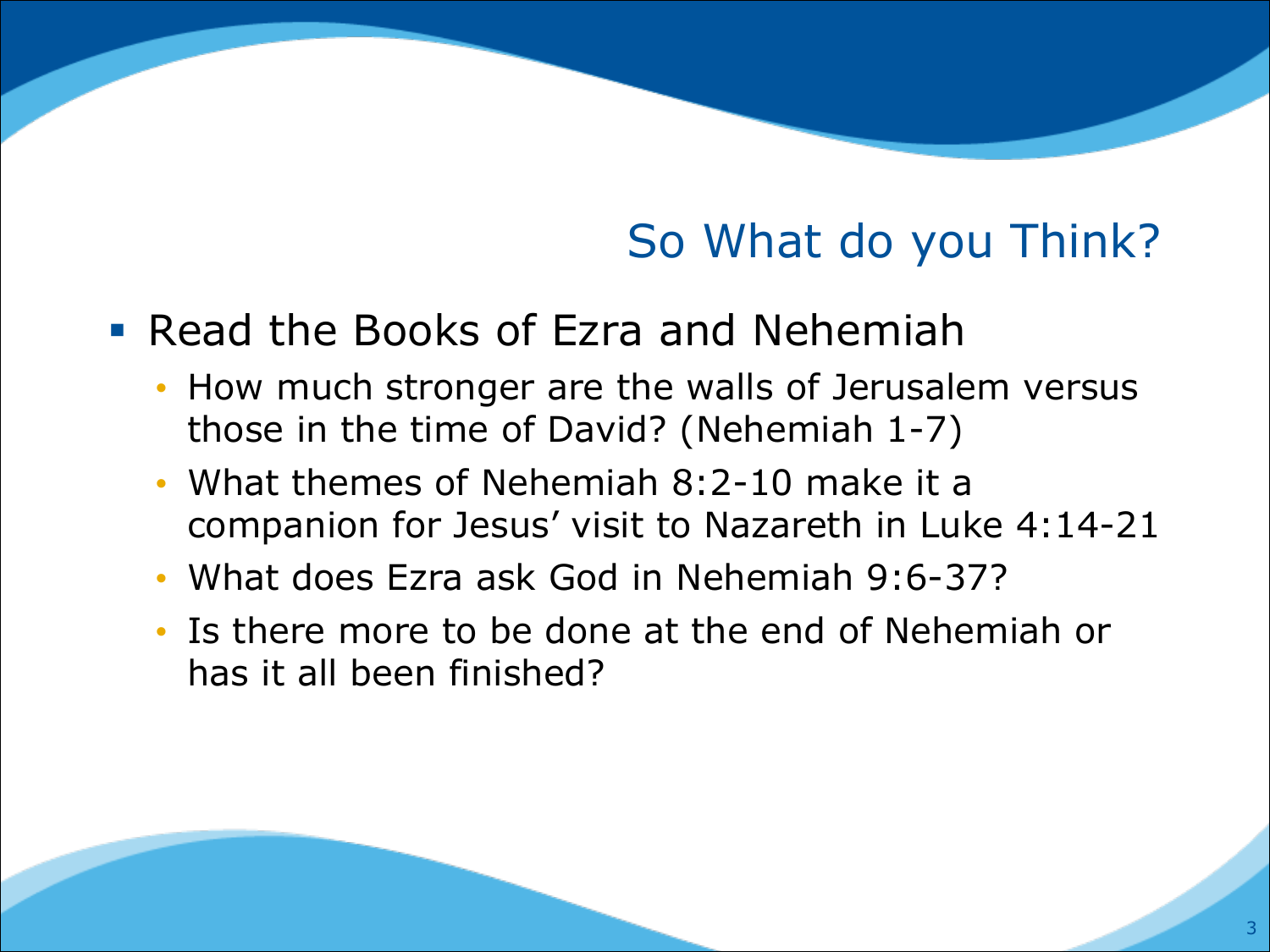- How does one rebuild a nation
- **Exacter 3 Audie Steam** Have an answer to that question
- We join these two leaders together because their story is contained on one scroll and is considered to be one book in the Hebrew Bible
- The same is true of Samuel, Kings, Chronicles and the minor prophets – the books were separated on a later date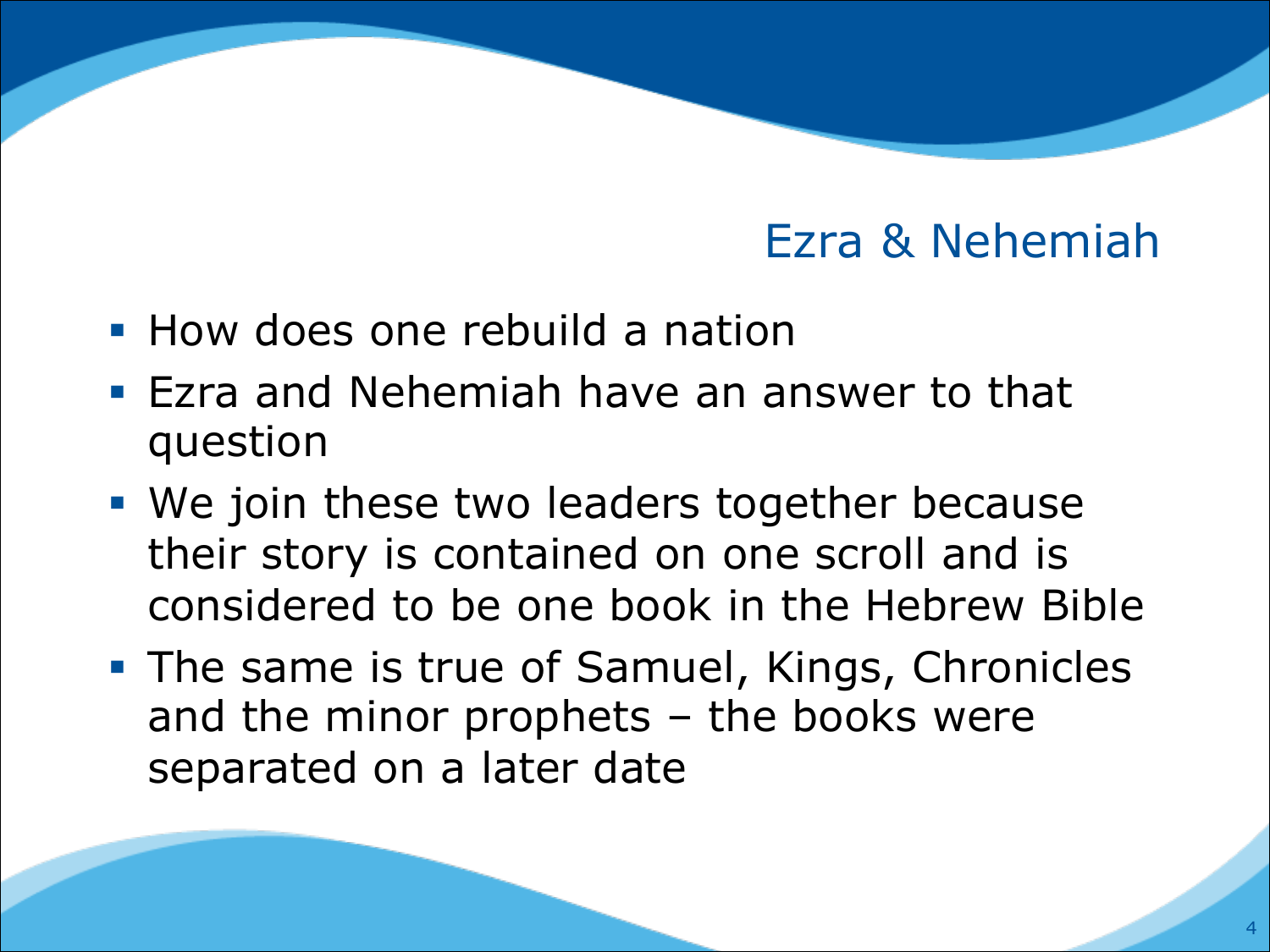- Ezra and Nehemiah are not up there with the big names like Moses, David, Elijah, Elisha Jeremiah, etc.
- Just the same, their story fits right in with the message of the rest of the Bible – it provides one more piece forming the Word of God
- How do you rebuild a kingdom?
- With the help of God there is no other way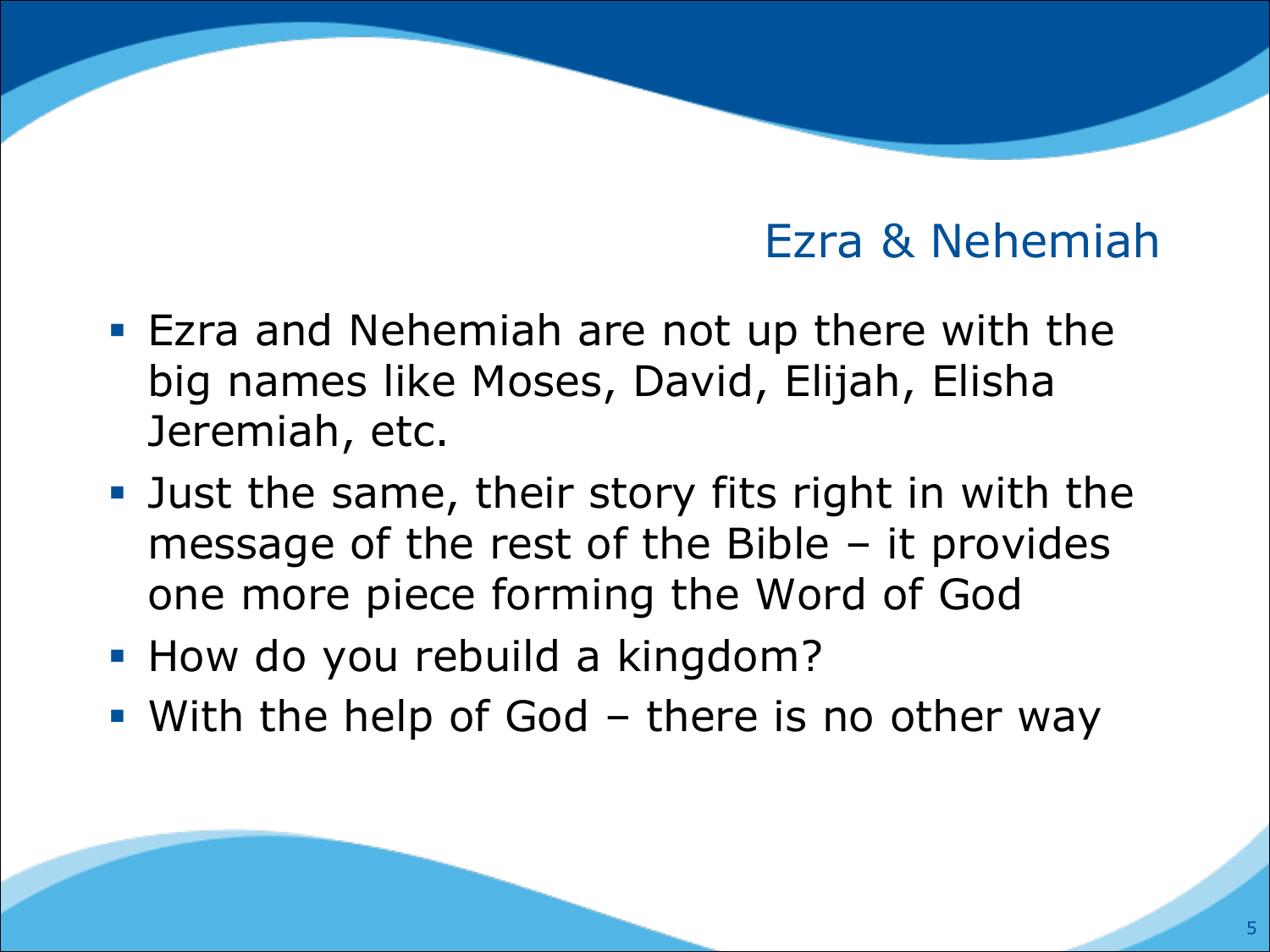- The books are consumed with rebuilding
- § First is the rebuilding of the altar and temple in Jerusalem
- Then there is the reestablishment of religious traditions overseen by Ezra the scribe
- § Next comes the reconstruction of the walls of Jerusalem by Nehemiah, the governor
- All this rebuilding is great, but it is not enough – something is missing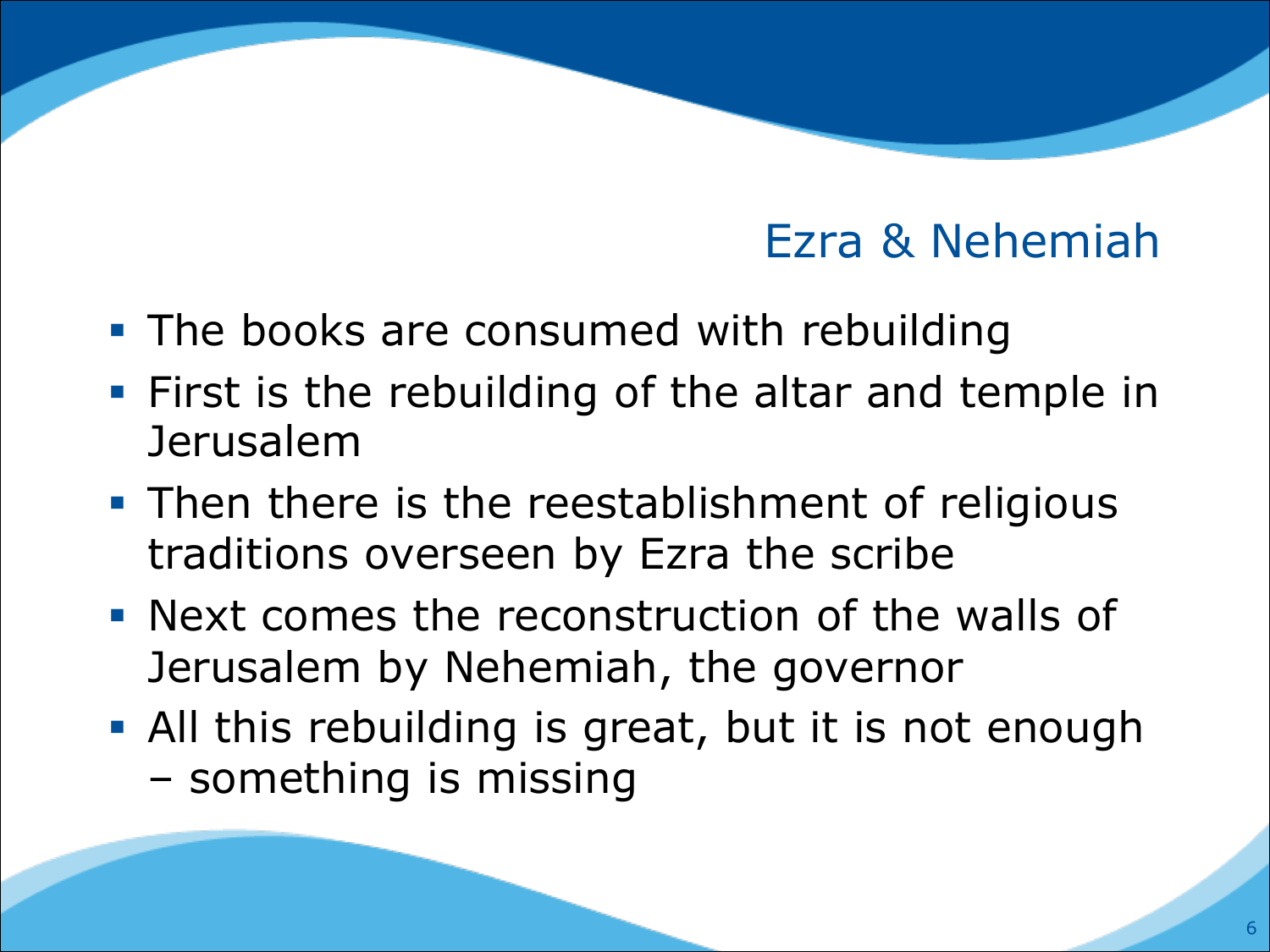- The rebuilding relates to externals only they do not touch the soul
- The city can be restored but can the people?
- For the people to be restored there must be an internal rebuilding
- That is why there is a very prominent scene when Ezra makes a public proclamation of the law (Nehemiah 8)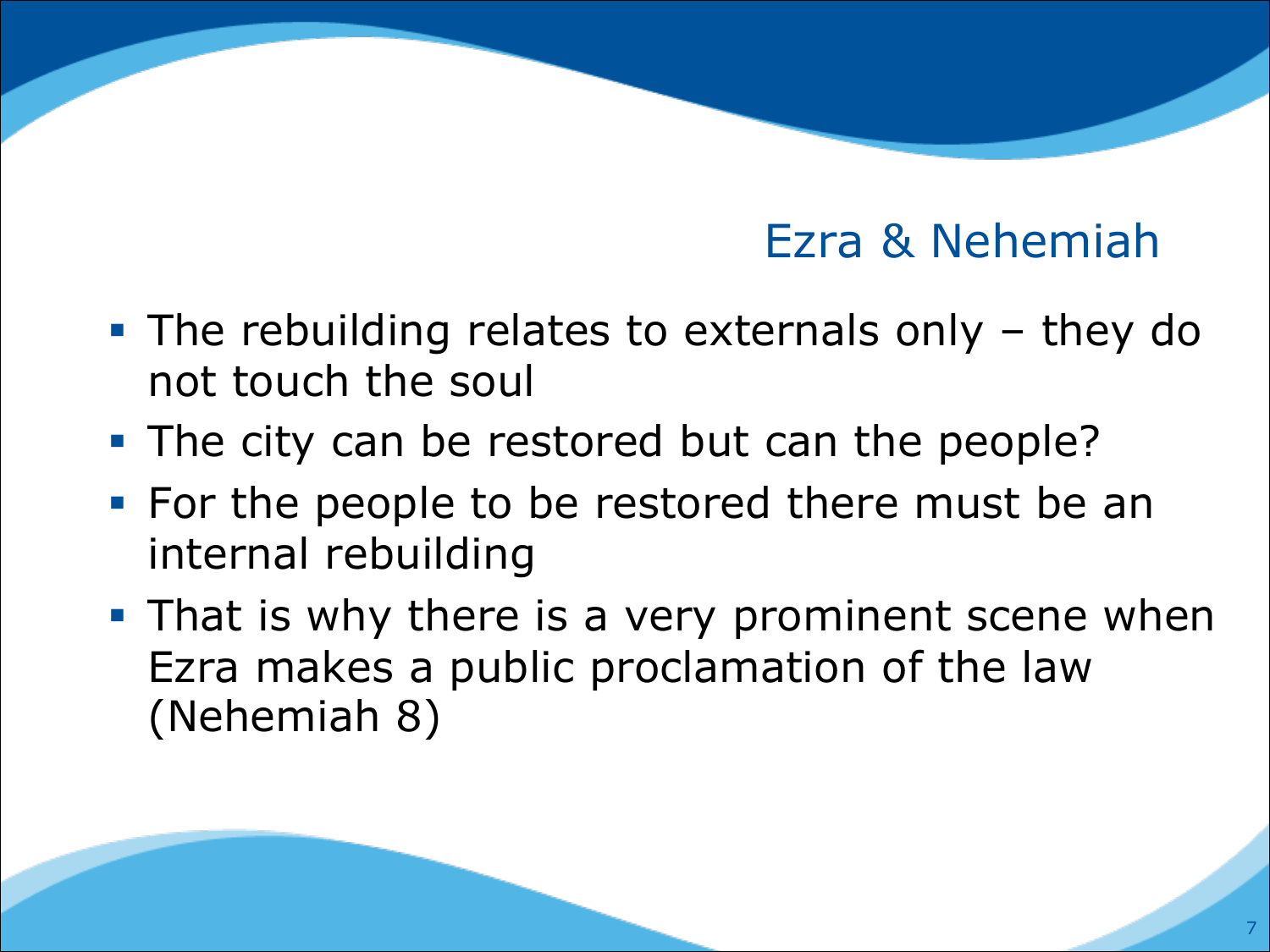- It is so important that Nehemiah is present too
- § It is the only time the two appear together in the two books
- There are two elaborate prayers
	- Ezra asking for God to preserve the remnant of the people as they try to be loyal to the covenant (Ezra 9:6-15)
	- Ezra asking God to forgive the people and allow them to enjoy a bountiful harvest (Nehemiah 9:6-37)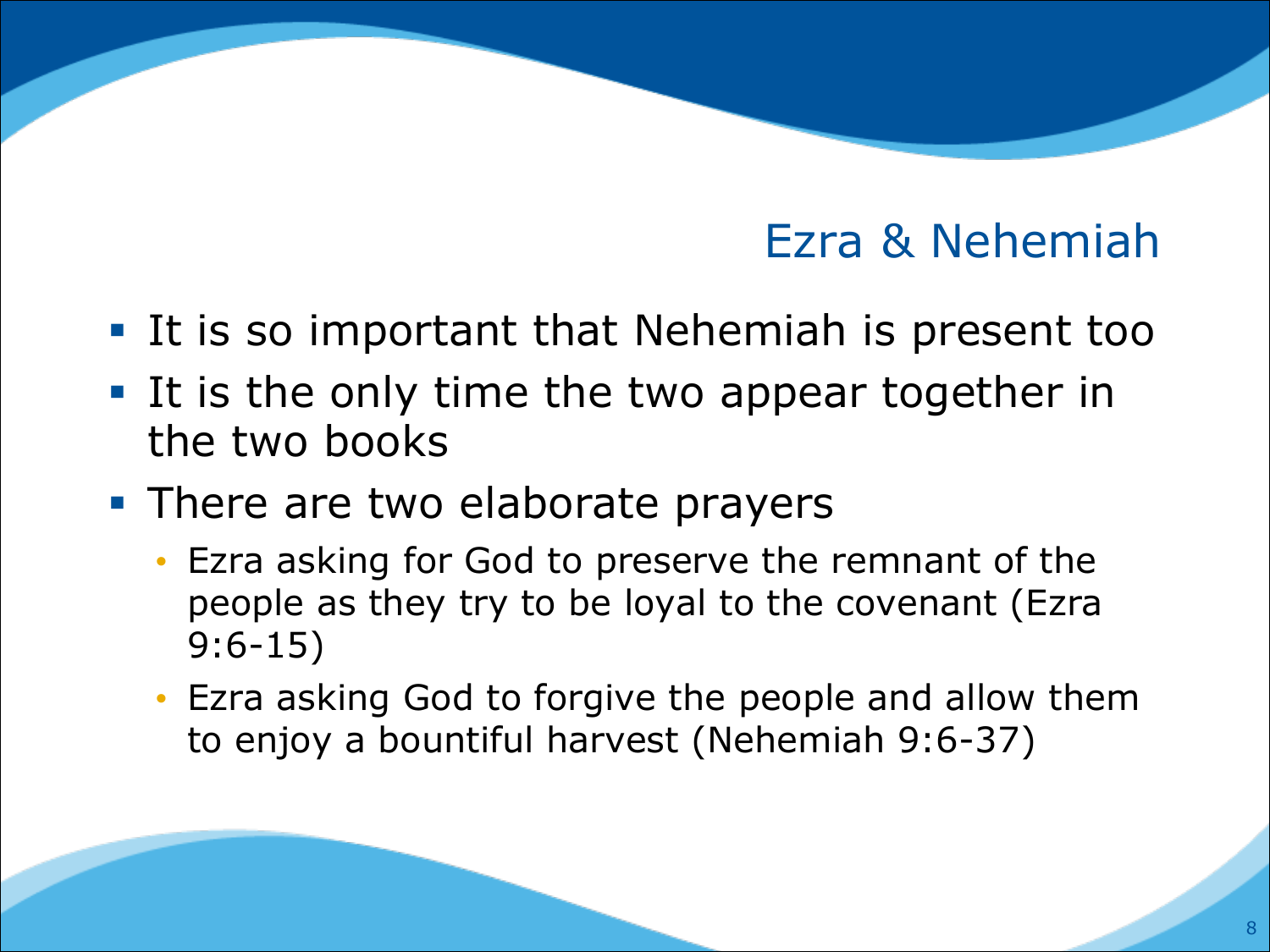- Ezra has 10 chapters
	- $\cdot$  1 6 Rebuilding the temple
	- $\cdot$  7 10 Rebuilding the tradition
- § Nehemiah has 13 chapters
	- $\cdot$  1 7 Rebuilding the walls
	- $\cdot$  8 13 Rebuilding the community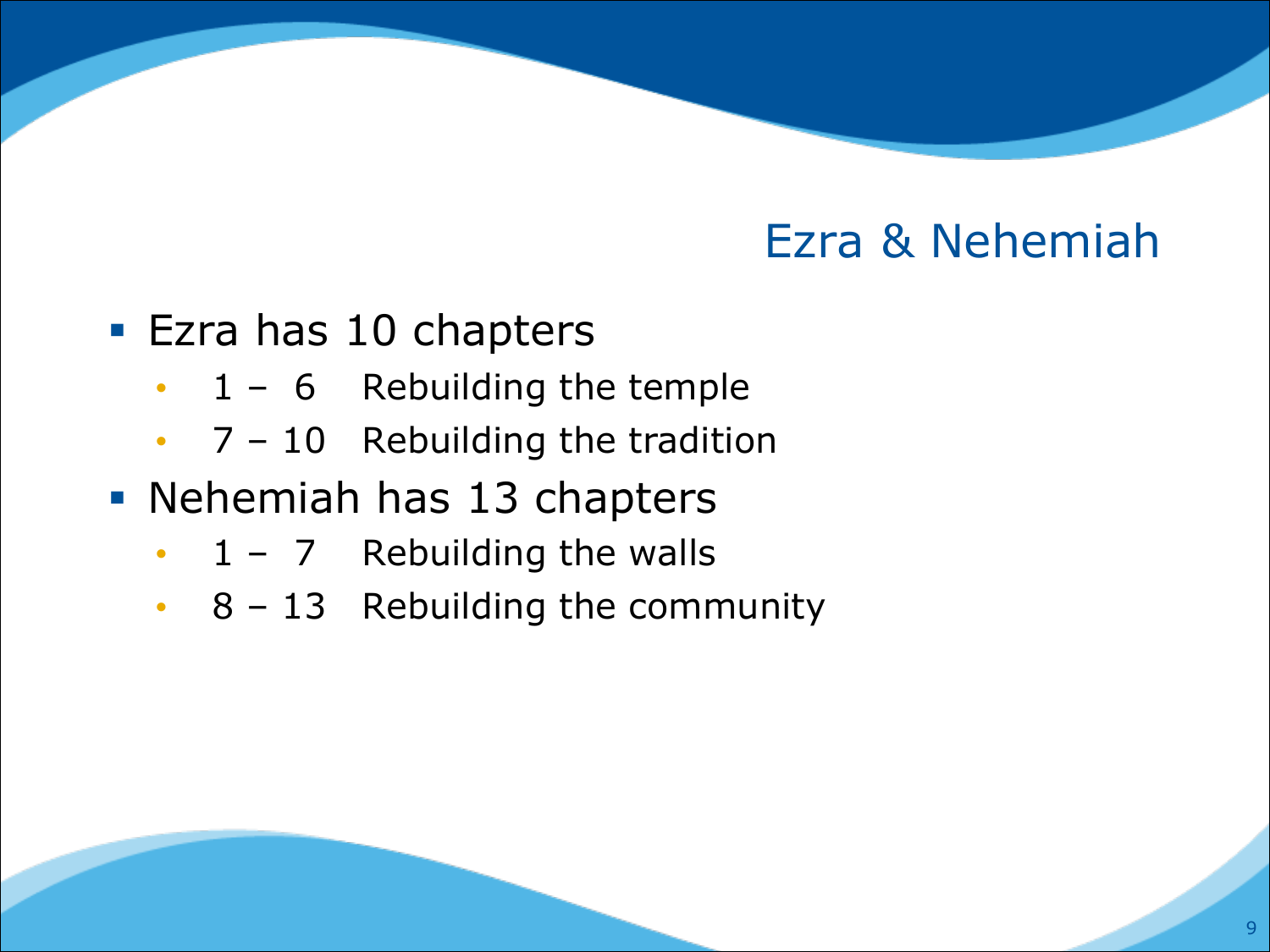- When does it take place
	- Return from exile c. 537 BC
	- Ezra after c. 458 BC
	- Nehemiah after c. 445 BC
- When were they written
	- The books record the events from the return of the exiles from Babylon to the mid 5<sup>th</sup> century BC
	- Some material decrees from Persian court go back to those times
	- Ezra 7:7 tells of a famous scribe arriving in the 7<sup>th</sup> year of Artaxerxes I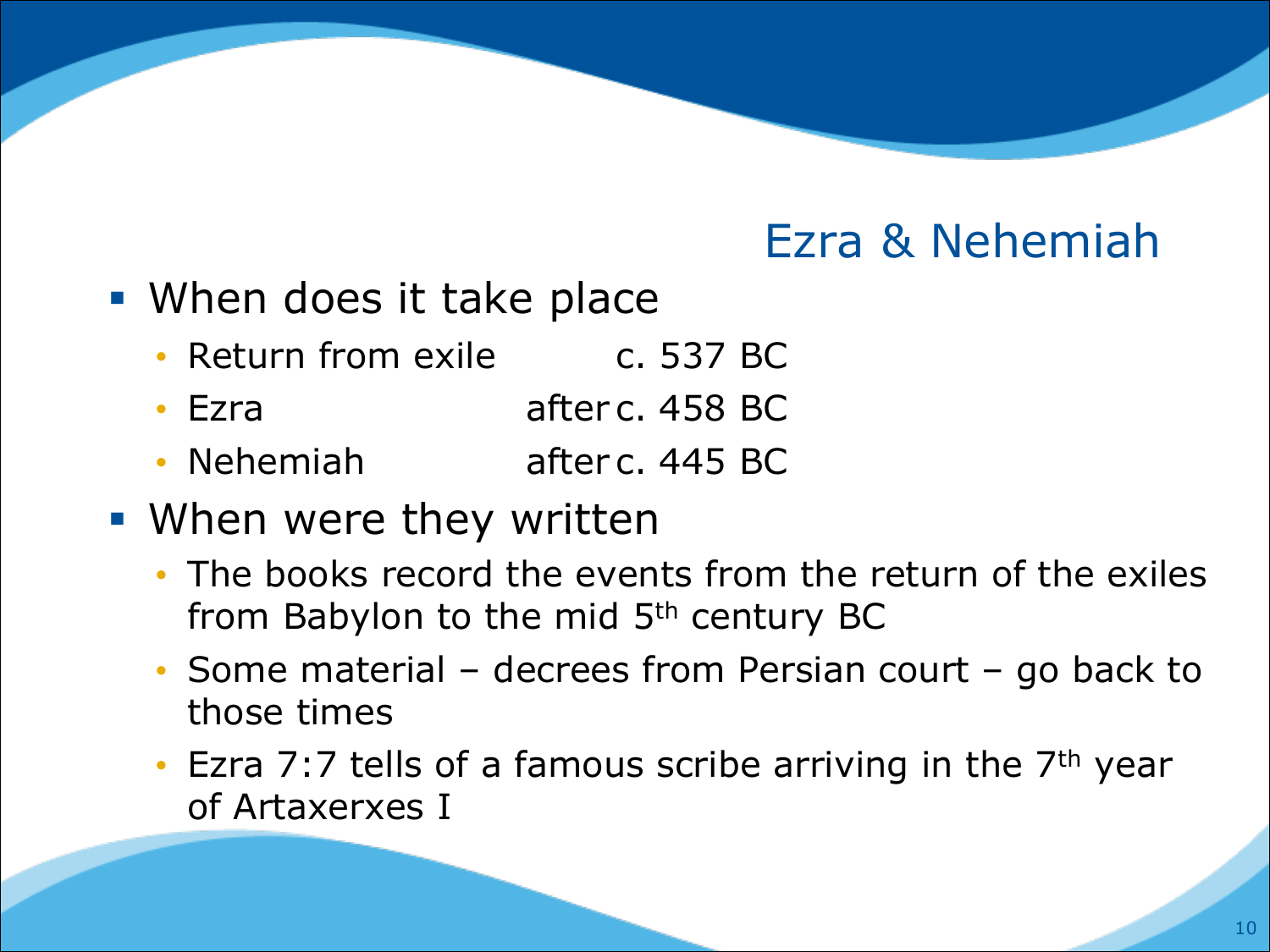- When were they written (con't)
	- If it is Artaxerxes I then 458 BC is likely Nehemiah arrives in the 20<sup>th</sup> year of his reign which makes 445 BC likely too.
	- In its present form the books come from a later period most likely in the 200s BC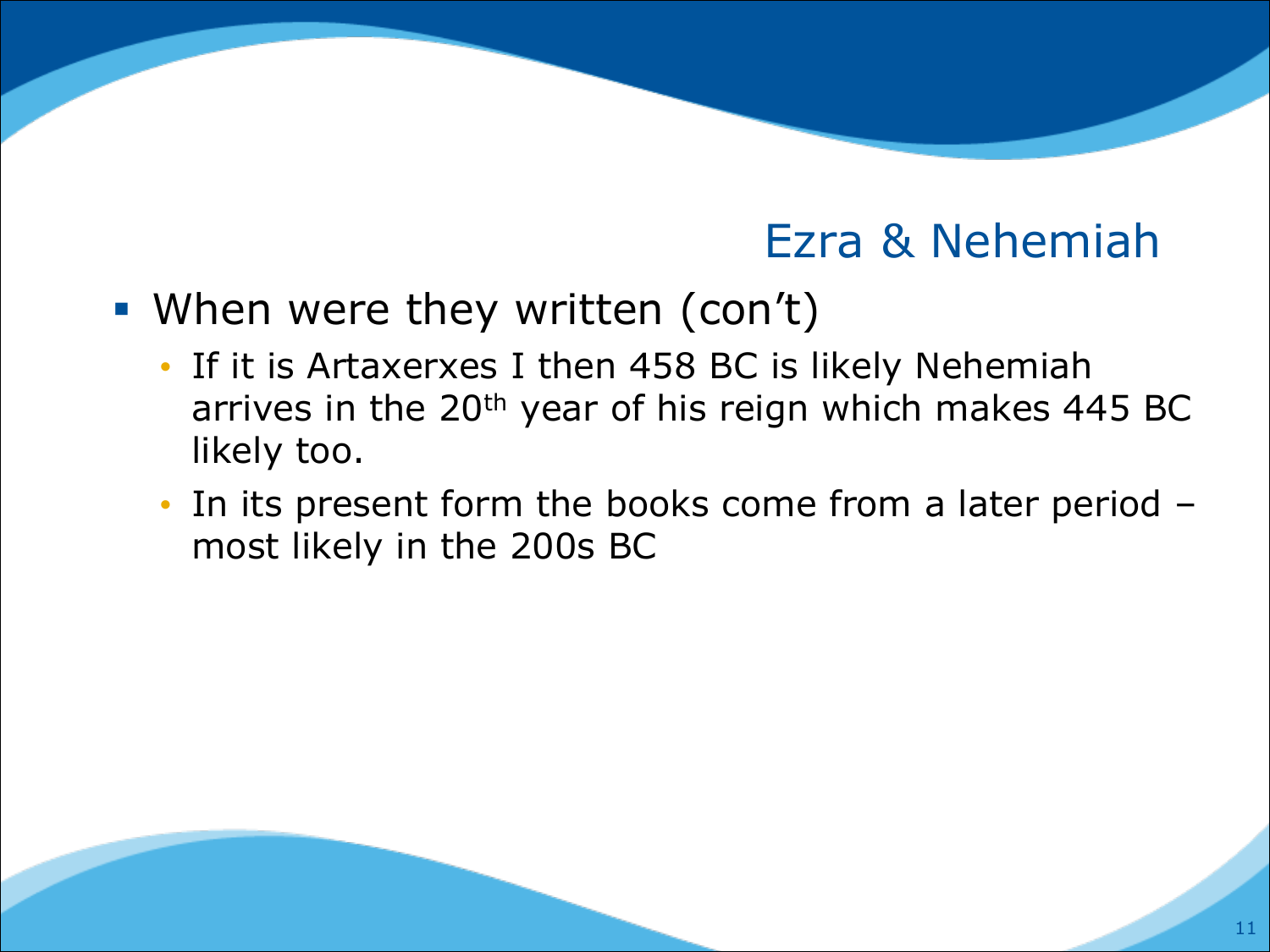- Interesting points
	- **Ezra –** Is "the Scribe." He is well versed in matters of the Law of Moses but is deeply committed to the spiritual welfare of the people. In rabbinic tradition he is considered to be the founder of Judaism.
	- **Nehemiah -** Is the governor that oversees the reconstruction of the walls around the city of Jerusalem. He served as a butler to the kings of Persia. He might have been a eunuch but that is speculation. When his distress over the conditions in Jerusalem became know to the Persian court, he was appointed governor of Judah.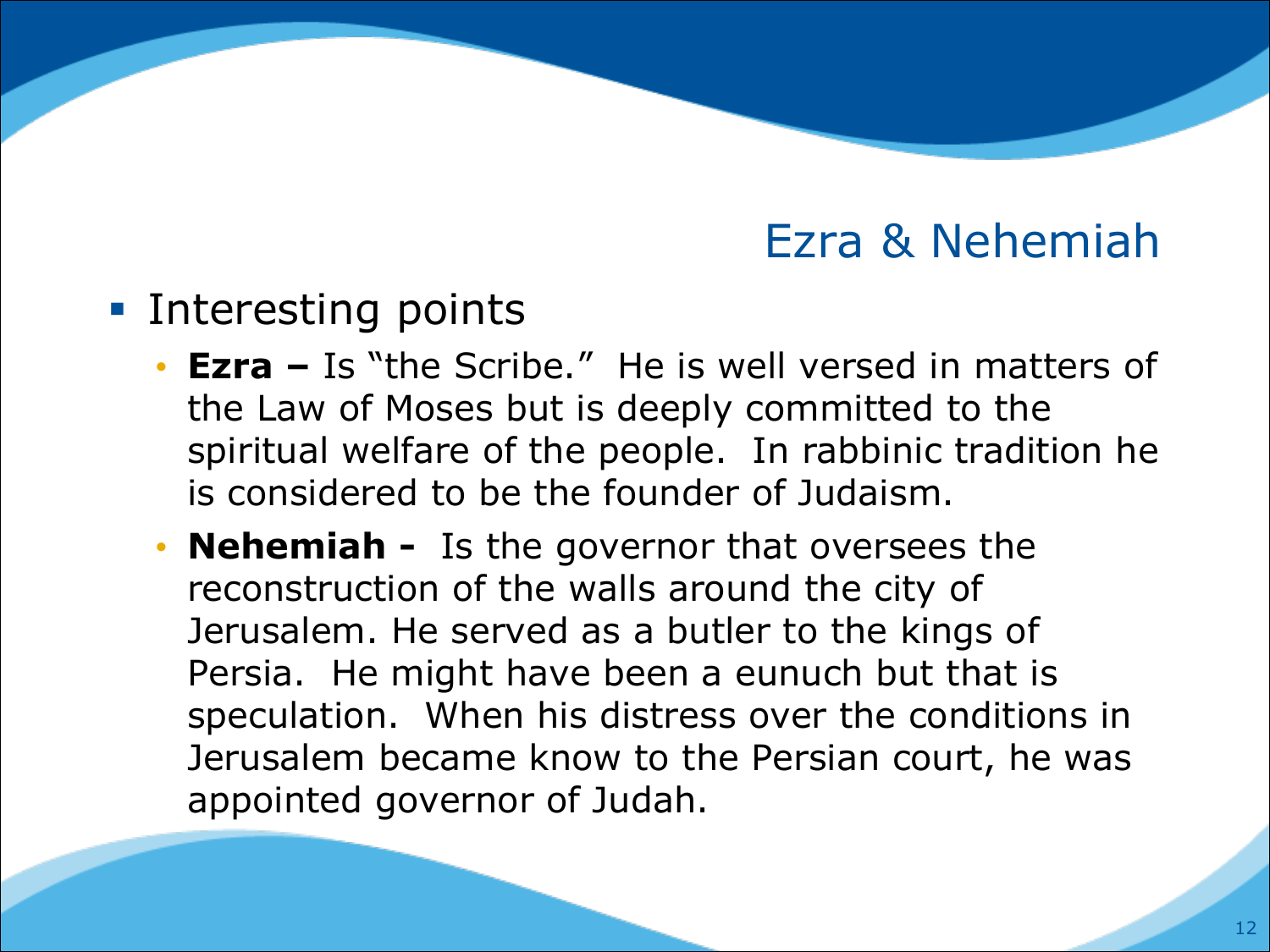- Interesting points
	- **Kings of Persia –** Three kings are mentioned: Cyrus, Darius and Artaxerxes. With their various decrees they aided in the restoration of Jerusalem and Judah. From the point of view of Ezra and Nehemiah they were at the service of the God of Israel.
	- **Zerubbabel –** Is the governor of the restored Judah. He was the one overseeing the reconstruction of the temple. More importantly he was a descendant of David. He is included in the genealogy of Jesus in Matthew 1:12-13 and Luke 3:27.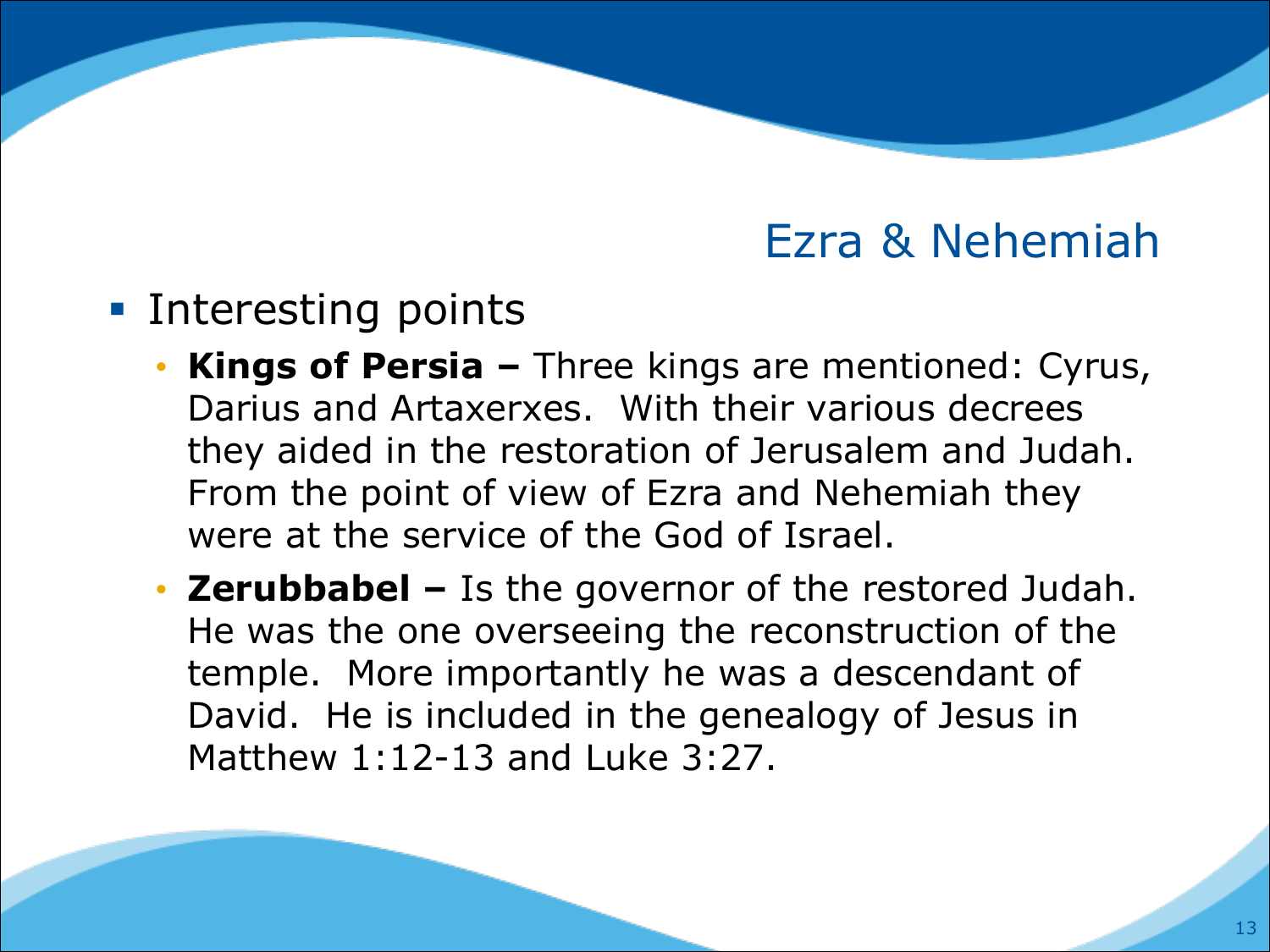# Lessons from Ezra & Nehemiah

- The most certain foundation for any nation is service to God
- When we recognize our need for God, we take the first step toward being restored and built up
- **Prayer is right, anytime and any place**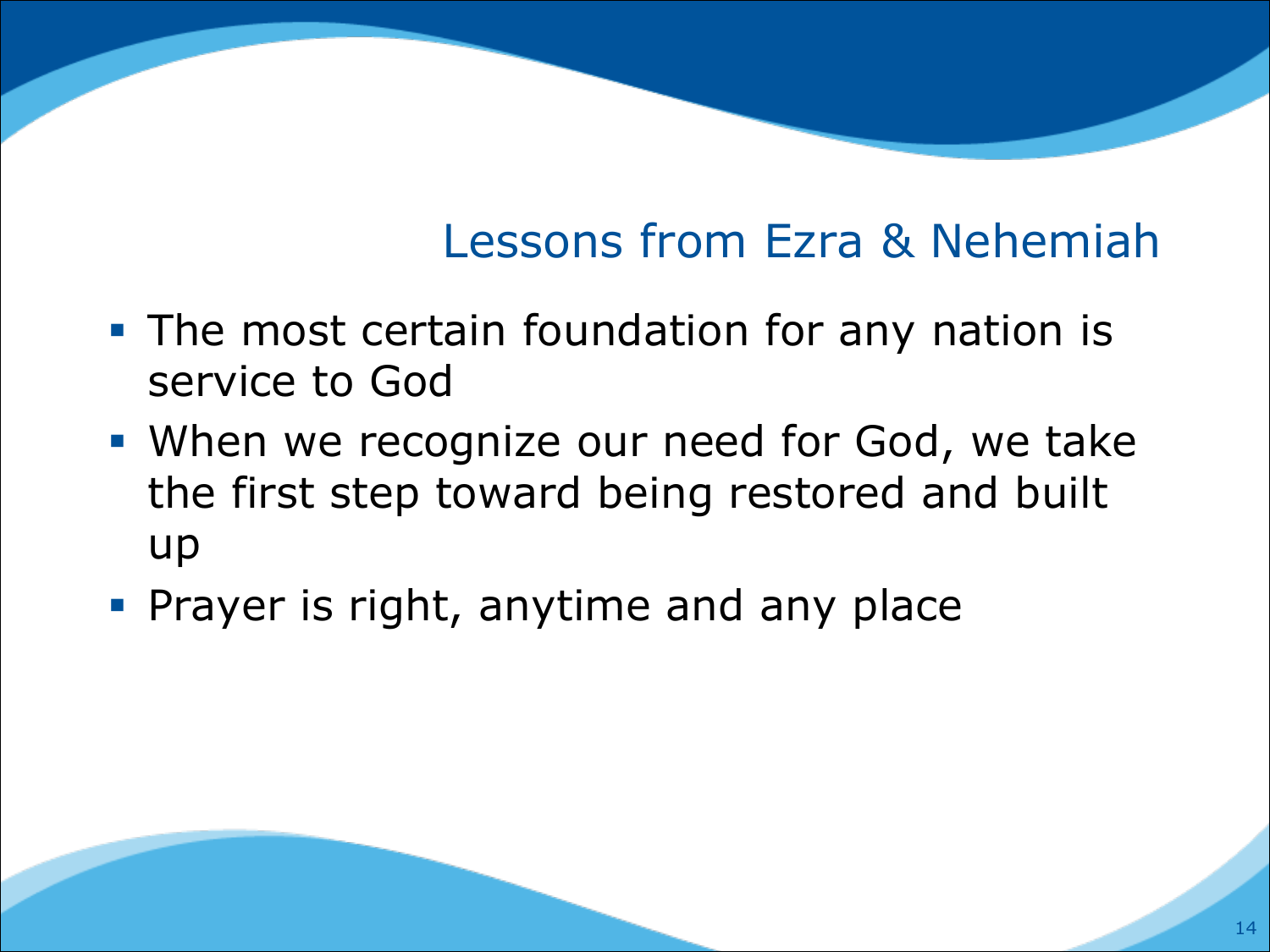### For Next Week

#### • Read the Book of Tobit

- What would it be like to live away from home like Tobit?
- What kind of person is Anna?
- Have you felt like Tobit when he prays to be set free of his problems?
- Does God's response to Tobit's prayer show how God works in our lives?
- Chapter 6 mentions a "fish" story what others are in the Bible?
- The prayer of Tobias and Sarah is often used at weddings
	- why is this so appealing at that Sacrament?